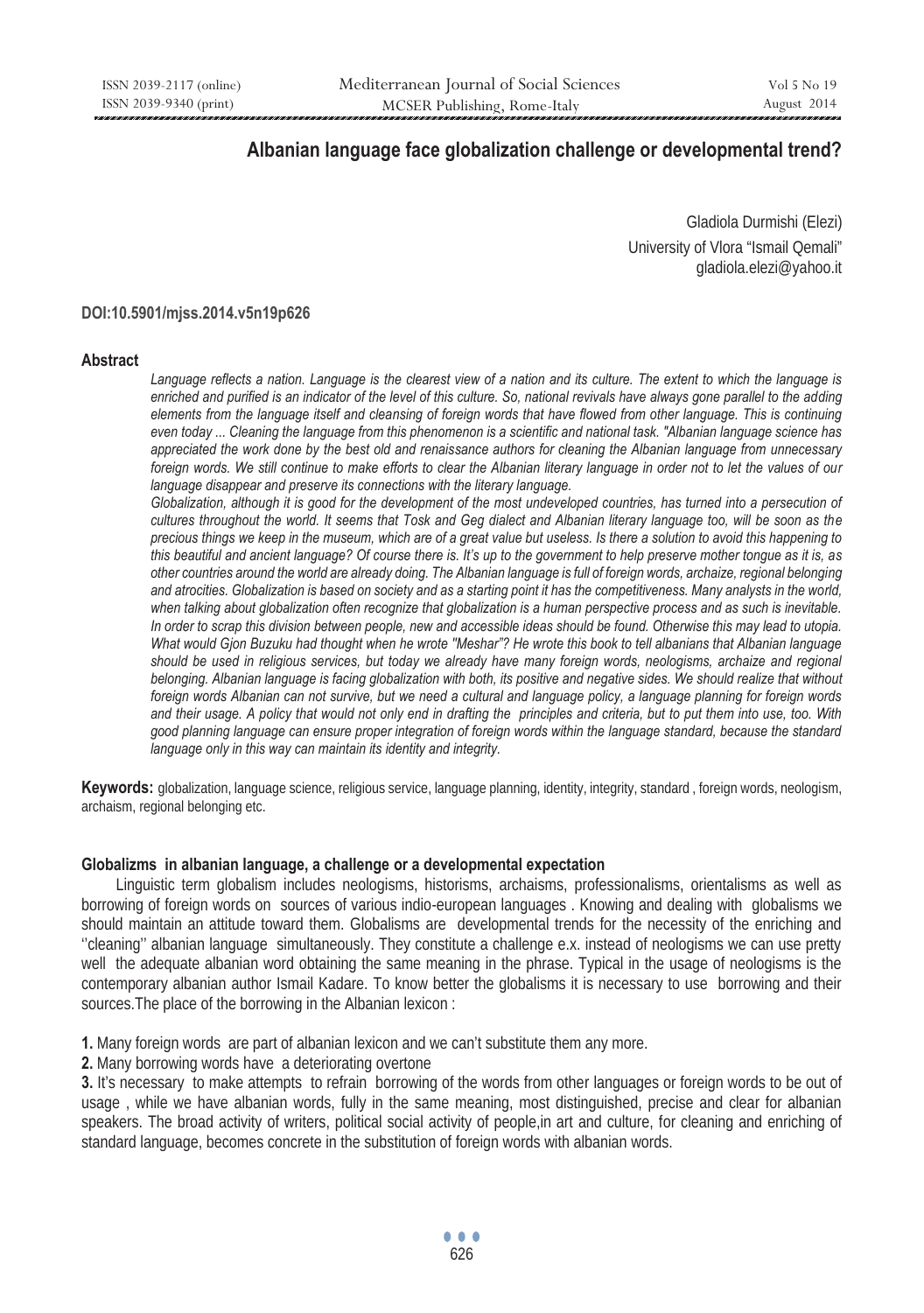| ISSN 2039-2117 (online) | Mediterranean Journal of Social Sciences | Vol 5 No 19 |
|-------------------------|------------------------------------------|-------------|
| ISSN 2039-9340 (print)  | MCSER Publishing, Rome-Italy             | August 2014 |

**Borrowings** can be seen in the way they enter in a language. Are presented in written and spoken form. Our country for a long life history has had relations with other countries as a result have had a strong impact reflected in the albanian lexicon.

**1. Words of greek belongings**, the earliest borrowings. Words from earlier Greek belong to the social fields , vegetation such as: fern, cabbage, cherry...etc.Some lexical borrowings from greek have remained in spoken language such as regionals and the rest as a usage of outdated words, so historisms.

**2.Words of italian belongings:** Words from italian in the commerce field, navigation.We can mention some words in the terminology of navigation: boat, sailor, steamboat, sail...etc.

**3. Words of french belongings:** Words used in administration, judiciary, school, politics, medicine, fashion. French words are part of terminological and professional lexicon. We can mention some words such as:address, embassy, barricade, bureau, grant, bureaucrat.

.**4.Words of latin and roman belongings** albanian lexicon is full of latin words. Roman conquest in Albania lasted 500 years with a great influence of latin words.Gystav Majer supported the idea that albanian language is a "mixed" half-roman language.Terms of latin belongings are even in medicine, animal's names, body parts such as: agriculturist, child, hair, face.

**5.Words of slavic belongings** usually in albanian lexicon are from slavic and bulgarian language, entered in albanian language during the Medieval Age . Words of slavic language are used in agriculture, farming and handicraft: hammer, dab, punch, bone. There are some toponyms from slavic: Bistricë, Bogovë, Çorovodë, Novoselë.

**6. Words of turkish belongings** is included terminology of: clothing, urbanization, cuisine, administration. The earliest are words in war and clothing field such as: trumpet, linen, chest, cannon, drum,..etc. Words from other sources: nightingale, father, coffee, window, brandy, violet. There are also some arabian and persian words entered in albanian language through turkish language, thus we use the name orientalisms, with the main source from turkish.

### **Lexicon and its classification**

In the outdate covering of lexicon are included: archaisms, historisms, barbarisms and neologisms. In this lexicon are included words that are no more used in linguistic accordance because of historical or linguistic causes but can be used for stylistic purposes archaisms and historisms .

**Archaisms** are outdated words almost out of usage, from active to passive part of lexicon. Archaisms are out of usage because there are new words to designate and those realie or occurance. Such words are up to date for such linguistic causes , are called archaisms. We have examples some words from earlier authors, we can't meet any more: përderësi "lypësi-beggar", letërori "letrari-literary, shkrimtari-writer", përmjellet "zbardhet-lightened" etc. It's fair to call archaisms some word forms replaced later with other forms: "botesë" botim, "caktesë" caktim, "mësonjës" mësues.

**Historisms** are up to date words closely connected with the object or concept that we designate , related to certain historical, economical and cultural stages, meanwhile nowadays are used to prove that stage. Words such as :aga, bej, heshtë, kumbara, shqytë, vergji..etc. Objects or concepts that indicate historisms aren't used today, but are related to a past historical event and dissapeared to it. Outdated words are not part of standard language lexicon, but are used in literature for specific stylistic values. Historisms are used by writers to give a historical overtone to their literary work .E.x.: "Kështjella" of Kadare, "Kalorësi i Skënderbeut" of Haki Stërmilli.

**Neologisms** or new words (invented words). Continuous development of economy, commerce , transport, science..etc requires the language to complete its dictionary with new words, new expressions totally needed for economical political social and cultural purposes .In language neologisms are used to meet these needs.Usage of new words is stimulated for another purpose: in lexicon there are many word from excessive usage become outdated, to replace them, must invent new words.

**Barbarism** is from greek barbaros- stranger. These are words and expressions from no other language. These are called unnecessary borrowings.Although they can be used to characterize the characters for humour and satire, to create a context e.x. tiranda( krahoshe), two sta ban( këmbësheshtë), solucion (tretësirë), bulevad( shëtitore).

## **Neologisms used in Faik Konica's works**

What can satisfy our curiosity, is knowing of some created words from Faik Konica's pen that has taken place in contemporary albanian dictionary. We can say there are a lot , but not as much as we would have expected. "We can bring an accurate list : anëtar, atdhe, atdhesi, atdhetar, bashkëqytetar, bashkëvendas, besëlidhje, ckishëroj, dëftesë, drejtshkrim, i cndershëm, gjuhësi, gjuhëtar, fushor, kombëtar, kryeartikull, nënshkrim, nërmjetësi, kushtim, paravajtje, përkujtesë,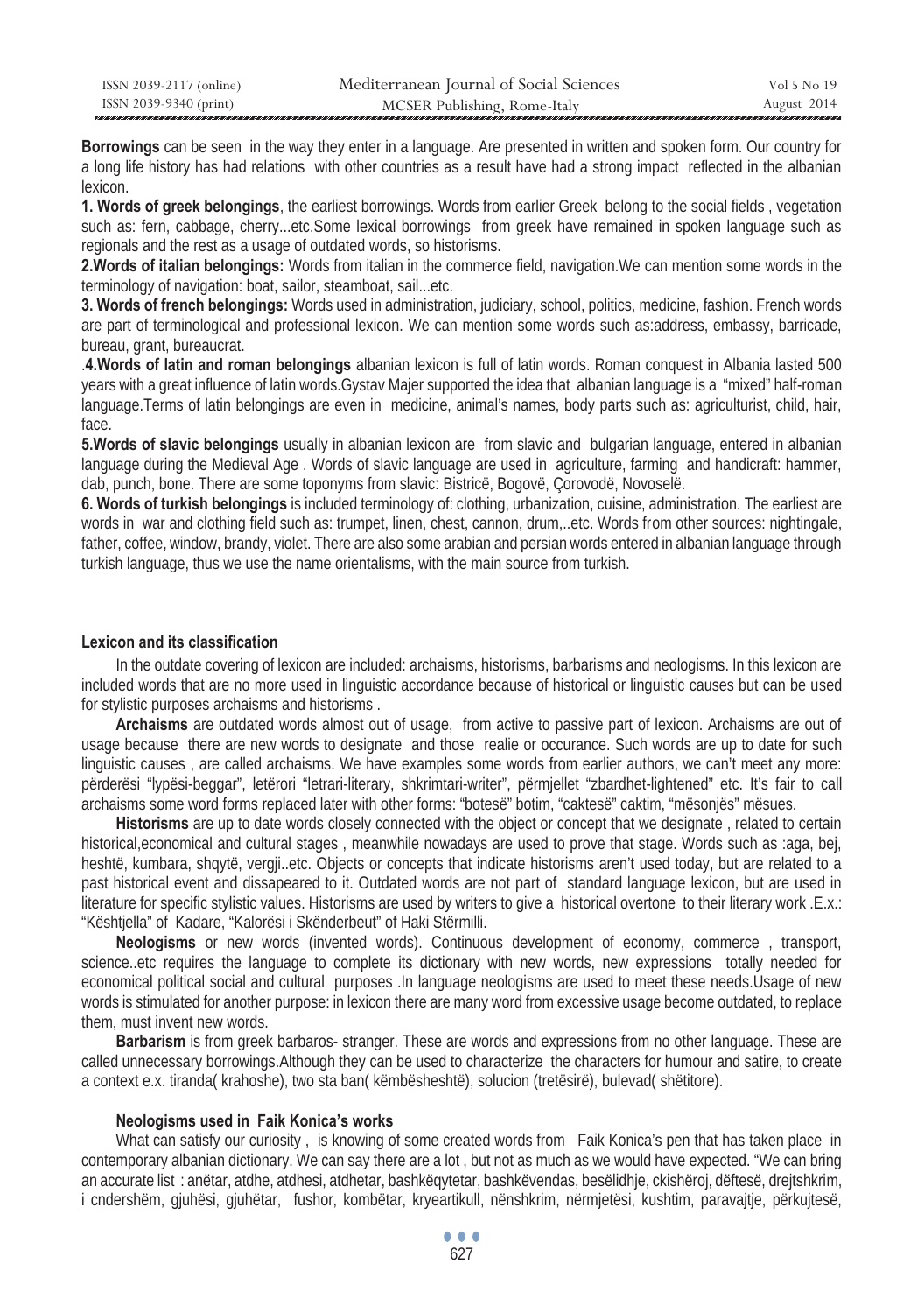| ISSN 2039-2117 (online) | Mediterranean Journal of Social Sciences | Vol 5 No 19 |
|-------------------------|------------------------------------------|-------------|
| ISSN 2039-9340 (print)  | MCSER Publishing, Rome-Italy             | August 2014 |

përvijësim, i tanishëm, themeltar, thellësisht, vetëqeverim, vetor, zyrtarisht". Some of these words, are used by Konica in a different meaning from nowaday meaning. These can be recreated later with new meanings,but the first inventor of these words remains Faik Konica as a phonological-morphological unit . Among neologisms of Faik Konica composites of nouns and adjectives has an important impact, as well as verbs and adverbs . These are composites with the first side nounhead krye-, as kryeartikull-headlines, kryefjalë-subject, kryepunë-main operation, kryeqytetar; and noun self-, such as vetëndjesë-self-feeling "ndjenjë", vetëqeverim-self-govern, vetëurdhërim-self-order, i vetëbotuar-self-published "i vetëshpallur" , i vetëqojtur, i vetëthënë-self-said; with adverb bashkë-, such as bashkëqytetar, bashkëvendas.

**a.** F. Konica enriched literary language giving new meanings to the well-known words, e.x.:he used anë-side in the sense 'parti-party', noun bushat he used in the meaning 'fermë-farm', cpik, 'shpjegoj-explain', drasë, 'klishe-cliche', lëkurë, 'diplomë universitare-academic grade', lojni, 'politikë-politics',rrëfim 'kuptim-meaning', rrëzë, 'origjinë-origin', sundimgovern, 'administrim-administration'.

**b.**Neologisms of F. Konica belong to the general cultural lexicon, but there is a great number of terms, such as avullorësi 'fleet', i dielluar (sunny day), dreqtmpronjës 'lawyer', dritëshkrim 'photograph', dytare 'gjeografi 'geography', krye 'capital', kryefiqal 'major official'.

**c.** F. Konica has given a great contribution in the terminology of linguistics. He has invented almost 30 terms in this field. It's worthy mentioning drejtshkrim-orthography, gjuhësi-linguistics, gjuhëtar-linguist, letrarishte-literature, mashkullore-masculine, nyjë-article, i pazëshmë-voiceless.

## **Lexical-semantic developments of turkish words in albanian language**

In analysis of turkish words in albanian language and their lexical-grammatical treatment there are included some words called 'orientalisms', etymology of which is related to persian and arabic language entered in albanian through turkish language.

 Lexical- semantic developments of turkish words in albanian language are conditioned from internal and external linguistic factors . "To clarify more these developments we analyze turkish words: firstly,on the aspect of new word formation based on the theme or a word that origins from turkish, second,on the aspect of creating new meaning formation in these words"On the analysis of 4000 turkish words in albanian language we notice that new word formation based on a theme or turkish word is made through a) affixation, b) composition.

**a)** Most of affixation words constitute those with productive albanian suffixes such as e.x. from byrek-pie turkish.burek +tore =byrektore. All the used words. Al derived words based on this model constitute almost 60% of new formations that we analyzed so far.

**b)** Among formed words through composition, dominate those with determinant relation among one side derived from turkish and the other derived from albanian, such as e.x. hallvashitës 'a dessert-seller'(from hallvë + shitës). These composing formations constitute almost 30% of analyzing new words.

**1)** Derived words with albanian suffix –të, are adjectives that have in common component "lëndë", e.x.i bakërt tq. bakir. **2)** Derived words with albanian suffix – shëm, adjectives the have in common component,"cilësi" e.x. i bereqetshëm, tq. bereket. **3)** Derived words with albanian suffix–ar, -tar have in common the active component such as e.x.: daulltar tq. davul.**4)** Words that are formed with suffix –o –j, are verbs that have in common active component e.x.: cobanoj tq. coban**. 5)** Composite with the first part a turkish word, have in common the component "mjeshtëri", e.x:. teneqepunues, tq. teneke, bakërpunues, tq.bakir.

Semantic developments are derived from turkish in albanian with conative character.

**a)** with a noted overtone neglective connotation , e.x.: words: cirak, tq. cirak.

**b)** with a deteriorative and pejorative overtone, e.x.: asker, tq. asker, kallauz tq. kalavuz.

**c)** with mocking and ironic overtone, e.x.: myteber tq. muteber, tellall tq. telal, kadi, tq. Kadi

**Turkish words** have their belongings in contemporary standard albanian language, neither can be omitted, nor can be replaced in all contexts of discourse, as sometimes proceeded in wrong way. Fan Noli was right with his reserved attitude toward the omission of turkish words , in which A. Krajni says- he knew to use to get in depth-conversation"për të shtruar muhabetin vendce". This demostrates that between turkish and contemporary albanian lexicon are new connections, as well as other borrowings from other languages. "For this reason, the need for full replacement of turkish words must be seen and reviewed as a viewpoint inconsistent with contemporary linguistic reality ,even though there are no entries of new borrowings from turkish to albanian" . Questionable remains the opinion " only a part relatively small of turkish have a great usage " , despite the fact that usage of historisms in initial sense, continue to be used in spoken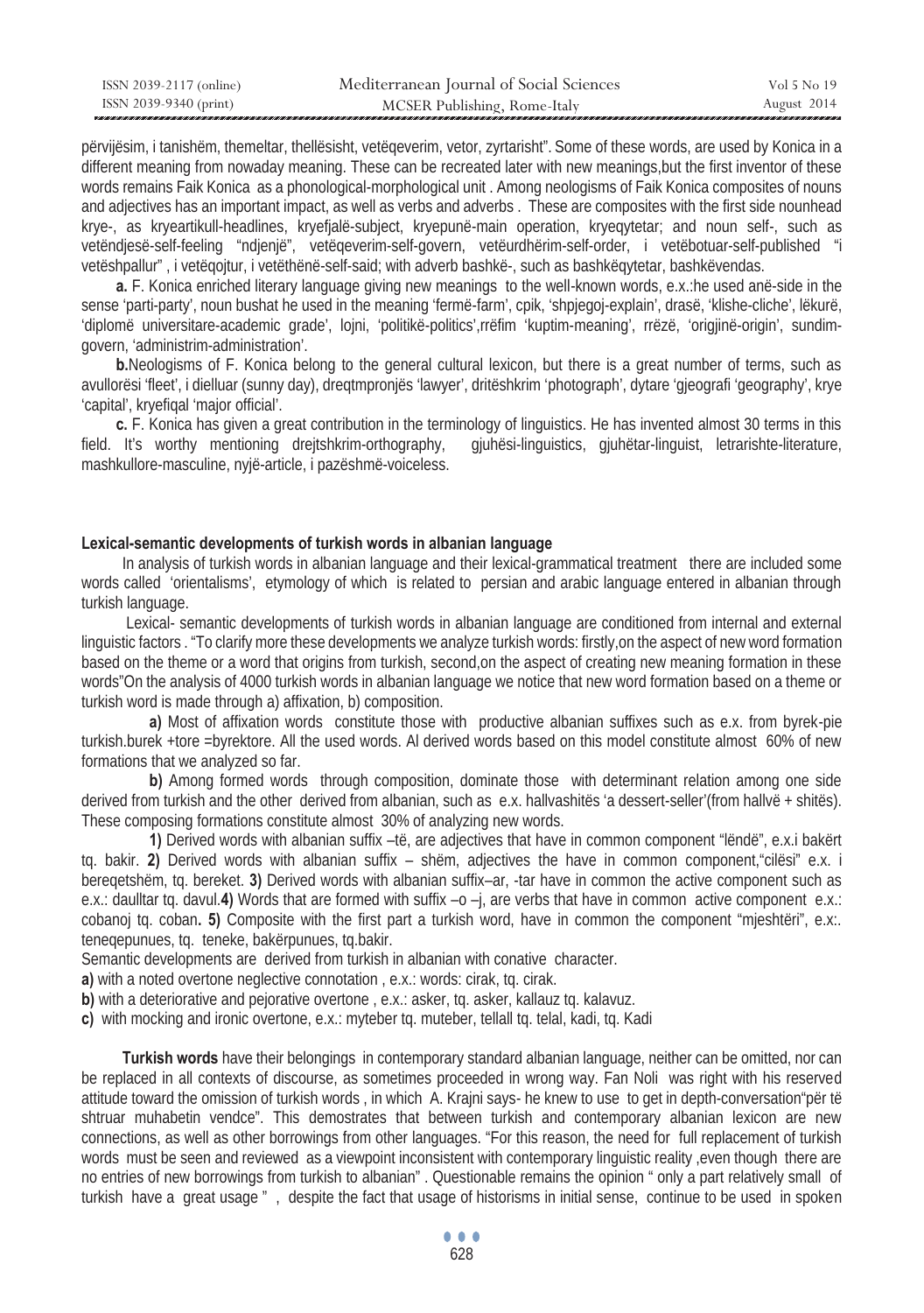| ISSN 2039-2117 (online) | Mediterranean Journal of Social Sciences | Vol 5 No 19 |
|-------------------------|------------------------------------------|-------------|
| ISSN 2039-9340 (print)  | MCSER Publishing, Rome-Italy             | August 2014 |

and written discourse, in stylistic overtones. Based on analysis of lexical-semantic developments of words derived from turkish in albanian we can draw some conclusions :

**1)** Almost 4000 words derived from turkish, analyzed almost 500 served as a source of forming inside the albanian derived words , composites or reattached.

**2)** Semantic developments of derived turkish words in albanian show that in one part of them we notice new derived meanings in chain style , preserving as well the first meaning , or as historicism.

**3)** New words with albanian affixation or derived meaning in turkish have a broad usage in albanian language . Almost 85% of them have entered in standard language as terms.

**4)** Lexical-semantic developments of turkish are not only a result of relationships among languages in historical range, when they were in direct contact, but also a result of interaction for the need for languages to assimilate Albanian standard language and its system's abilities and opportunities for the assimilation of foreign element, forming new words in its own source etc.

**5)** New trends of Turkish in albanian show the importance and complexity of their lexical-semantic values and the necessity of their appropriate codification in dictionaries. Samara says: "There Is a need for redaction and publishing of a bilingual dictionary in our country (turkish-albanian and albanian-turkish), where should be reflected all lexical-semantic trends of Turkish in contemporary albanian ".

## **Fund of italianisms in albanian language identified as balkanisms**

**Lexical italian element** constitute a great variety of foreign words in all languages of Balcan. "The need to have a look in italianisms in languages of Balcan we can notice during the hard work for conducting a study of italian borrowings in standard albanian". To identify the proper source of words derived from italian into the albanian, we should have a look at balcanic languages. Balcanic languages have been a reception of italianisms. New greek has a wide range of italianisms mediated from turkish, into serbian-croatian italian borrowings through turkish, as for albanian there is a great number of italianisms inherited through greek and turkish . The problem we face is complex with lexical element of italian language in balcanic languages . Common difficulties :

**First,** the difference between italian and latin element in language, where formal and phonological criteria is not complete .

**Second,** the omission of venetian derived words common with italian words.

**Third**, the difference between Italian and French words.

Last, the difference between direct borrowings from italian those infiltrated through balcanic languages themselves . In Albanian the addition of venetian words is infiltrated through historical events between Republic of Venice and other coastline countries in Albania during Medieval Age. . A great number of venetian words, even though partly or fully extended interbalcanic ,are presented through phonological-linguistic units as a unmediator of venetian sources in albanian , such as e.x.: baticë < ven.bataizza, makarona <ven. macaron (tq. makarna).

About Albanian, based on phonology of lexical units,many words are identified as oblique Italian source , and direct greek and Turkish . **Kallo** <it. Callo, **kanellë** <it. Cannella, **salcë** <it. Salsa. Based on Italian sources intermediated from Turkish are units such as: **barbunjë** <tq. barbunya <it.barbone, **gardian** <tq.gardian <it.guardiano, **pupë** <tq.pupa <it.poppa.

In Albanian , it's not so easy the distinction of direct source of a wide range of italianisms.It is supposed an Italian and Turkish influence in the words, such as : **balsam** (it. Balsamo, tq.balsam ), **biletë** (it.biglieto, tq.bilet ) ,**pandispanjë** (it. Pan di spagna, tq.pandispanya). Based on this category of words as well as the viewpoint of semantical field that they represent based on its influence is configured in a regressing scale , , terms **detarie:** balena, barkë, busull , kallamar, timon, vapor, etc. Words that indicate **clothing and accessories**: bastun, fanellë, fustan, kordelë, portofol, rrobë etc. Designations of **house**: ballkon, banjë, barakë etc. Terms of **war**: batare, bombë, patërshanë etc. Terms of **public life:**  avokat, biletë, kancelar.etc.; designations of **plants and animals**: bizele, fazan, kanarinë, limon, sallatë..etc.; designations of **games**: as, damë, fant, pat..etc.

We see a rich variety of a great Italian influence into balcanic languages more than it's confirmed from scholars.

Last, Kristina Jorgaqi says: "... the case of Italian element in Balcan languages, is seen in a profound way, not only for special languages , but also in contrastive plan , remains a research work of great interest".

Investigations about the way of features and peculiarities of infiltration of italianisms in such languages, so far are not completely shown in their completeness.

## **Some issues about identity of phraseological units**

A fundamental problem that arises in general in phraseology as well as in practice of design of a phraseological dictionary is the determination of identity of phraseological units. To give the corpus to phraseological units of language ,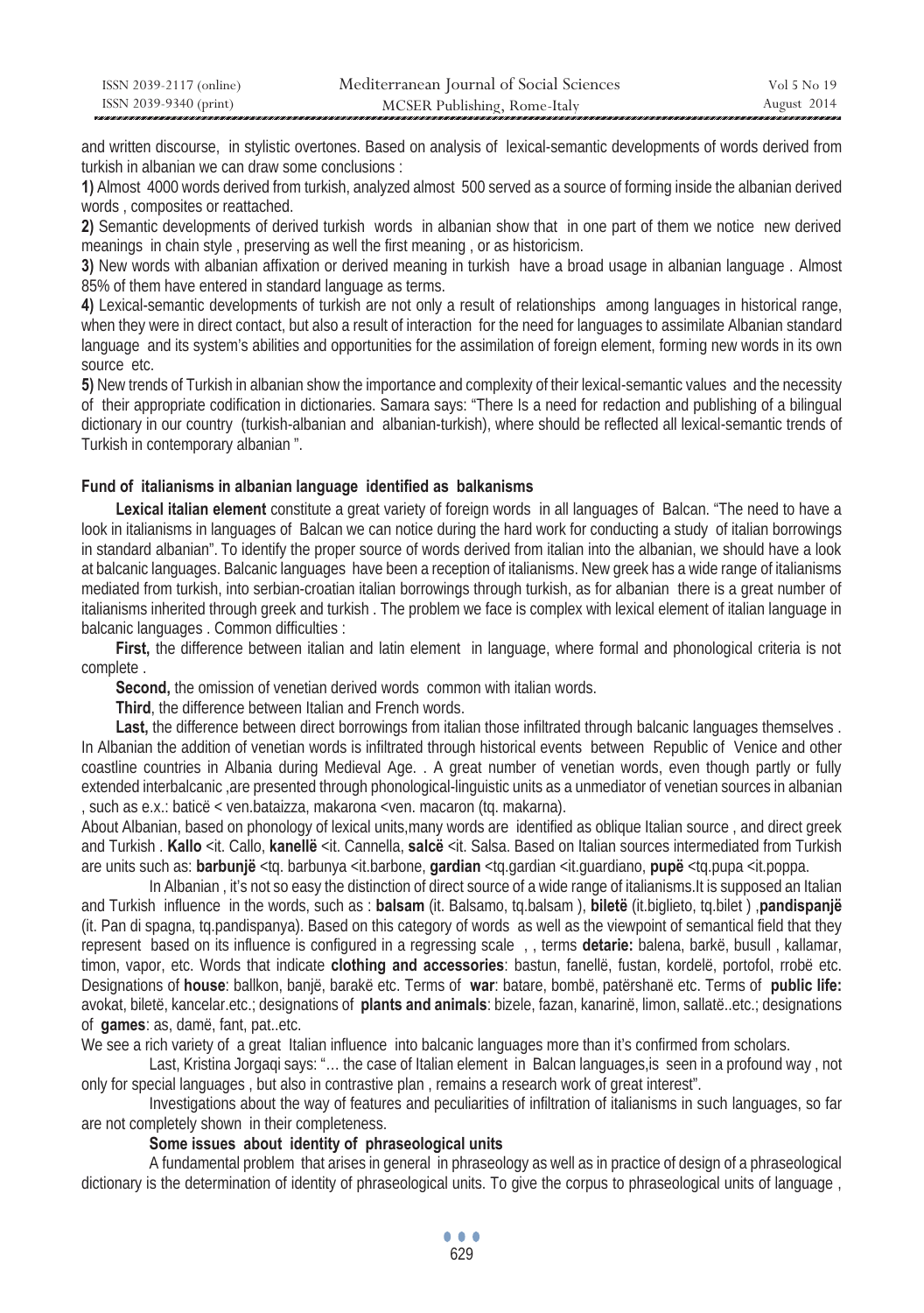| ISSN 2039-2117 (online) | Mediterranean Journal of Social Sciences | Vol 5 No 19 |
|-------------------------|------------------------------------------|-------------|
| ISSN 2039-9340 (print)  | MCSER Publishing, Rome-Italy             | August 2014 |

and to determine their lexicographic treatment first must be identified the content of linguistic phraseology to be distinguished from other units.

**a)** Phraseological unit is created as a designate sign with a certain specific aim in semantical-functional relatioships.

**b)** The entire character of meaning is associated with general characteristic and grammatical units of phraseology, in certain terms of phrase.

**c)** Phraseological unit has features of a linguistic unit with its own functions .

**d)** Phraseological units are completed linguistic units, thus can be identified and omitted in course of discourse,as well as word.

Identity and boundaries of phraseological units separate them from similar structures and units to them.It is used the axe phraseology- nonphraseology. In nonphraseology there are similar units with phraseology and not such with different features.

**a)** Nounphrases, where the same word has a literal meaning conditioned in a certain relation of words such as: dog life, childish behavior, genjeshter me bisht, jetë rozë. This is in the function of a determiner and adjectival structure.

**b)** Nounphrases , of verbal model as equivalents of unified lexical meanings are used in special words, such as: arrij fitoren- fitoj-win, kam shpresë- shpresoj-hope, bëj pushim- pushoj-resting. Every word maintains its autonomy , lexical meaning i.e., word features.

**c)Nounphrases** formed in the repetition of the same word or words of the same root , where the second part is appart from a lexical unit with it all features, whereas in the functional way we can notice a reinforcing part , such as : trim mbi trima, keq e më keq, plot e përplot, u lodha e u stërlodha.

**d)** Proverbs and wise words.Proverbs are sayings structurally organized as phrases with closed affirmation, such as : s'ka tym pa zjarr, ç'hedh në det e gjen në kripë, ujku ujkun se ha.Neither proverbs, nor wise words cannot be prototypes of phraseological units , but from proverbs can be gained phraseological units ( ujku qimen e ndërron, po zakonin e vjetër s'e harron).

**e)** Terms and complex designations can have a full clear direct meaning (truri i vogël, poli i Veriut) and literal meaning, motivating directly from meaning of its parts, ( Kashta e Kumtrit, ballë kazani "rakia e parë").

**f)** Literal expressions "fjalët fluturake", such as : i zbres yjet në tokë, furtunë në gotën e ujit and other literal expressions in artistic literature .

**g)** "Phraseological clauses " constitute an ambiguous category as well. These structures have a literal meaning as phraseological units, that in linguistic field are equivalents of clauses, such as : njëri i bie gozhdës, tjetri potkoit "cannot deal with each other", punë, punë natë e ditë që të shohim pak dritë; feja e shqiptarit është Shqiptaria.

**h)** Identity of phraseological unit is related to the case of partial boundaries of this unit . "Boundaries of phraseological unit are determined with constructive elements separated with purely syntactical relations with contextual elements , even though the latter is interinflected through the first elements ". Contextual interinflected elements are pronouns, also other parts of speech can be related with one part of phraseological unit ( e ka vënë p u n ë n në vijë).

**i)** Identity of phraseological unit is related with other occurrences of phraseological system :

**-Nominal phraseological units,** derived from verbal model, with the first part a suffixed verbal noun ( dhënia llogari, from jap llogari).

**–Adjectival phraseological units**, derived from verbal model , with the first part a participle noun ( i bërë bishë, from bëhem bishë).

 **– Adverbial phraseological units**, derived from verbal model, with the first part a participle anticipated with a preposition ( pa lënë gjurmë, nga lë gjurmë). **– Verbal phraseological units,** derived from verbal model, with the first part a reflexive verb ( u bë lëmsh, nga e bëri lëmsh)

## **Albanian language as balcanic language**

Balcanisms haven't had the same extent in all over the languages of Balcanic Peninsula. We find them more in albanian , romanian, macedonian, bulgarian and greek languages. Balcanisms attracted the attention of many scholars. The first scholar that brought into light common features of balcanic languages was Jernej Kopilar. There is almost no balcanism, that we cannot find in albanian language. Balcanisms are present in all subsystems of albanian and other balcanic languages: in dictionary, in phonetic system and in grammatical structure. The presence of a great number of outdated common words almost 60-70 for albanian and romanian such as: i bardhë : barzë (lejlek); bredh: brad, brez : (dash). Scholars admit that these words are inherited in albanian language. It's of great interest the presence of a great number of phraseologisms in albanian language as well as in other balcanic languages : E di ujë, romanian O stiu ca apa, greek To ksero san nero, bulgarian Znam go po voda. Balcanisms, can be noticed mostly in the field of grammar. Amongst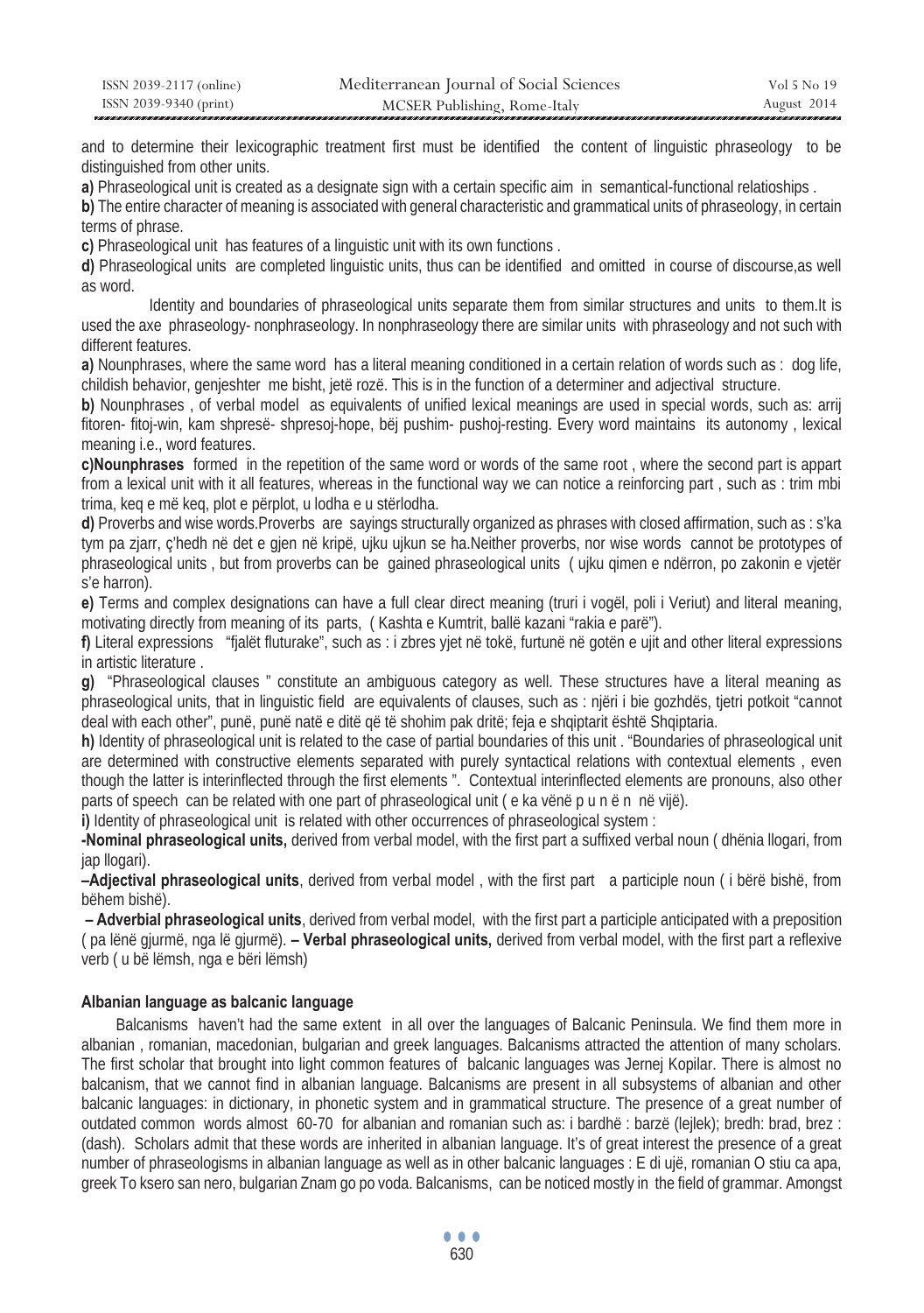| ISSN 2039-2117 (online) | Mediterranean Journal of Social Sciences | Vol 5 No 19 |
|-------------------------|------------------------------------------|-------------|
| ISSN 2039-9340 (print)  | MCSER Publishing, Rome-Italy             | August 2014 |

the most typical balcanisms is the post-position of definite article in albanian, romanian, bulgarian and macedonian e.x.: albanian djal-i, vajz-a; romanian baiat-u-l, fat-a, bulgarian mladezh-ët, devojka-ta...etc. Two remarks about balcanisms:

**First,** should be emphasized that source of this phenomena cannot be required in those languages, when it appeared relatively too late, as in case of bulgarian and macedonian.

**Second,** this phenomena, from syntactical perspective shouldn't be seen as separate from rules of word order in balcanic languages. Post position of definite article in balcanic languages cannot be a source of bulgarian languages as it might been thought from any foreign linguist.

In albanian language post position of definite article is an ancient phenomena of this language in full accordance to its priority relatively ancient to post position all determiners of the noun. Another common phenomena of balcanic languages is the model of future tense formed with auxiliary verb<< dua>>, which in most cases is petrified, thus transforming into a grammatical format e. x.: compare: do të bëj, gr.: tha kano, bulg. shte pravja, mac. qe pravam, romanian voiu face, serbian croatian cu delati. As for albanian language , it must be considered future model with format **do**, followed by the simple present tense of subjunctive,is all over the language system .

A common phenomena of balcanic languages is the usage of subjunctive mood in cases where other indio-european languages it is used the infinitive or other unexplicated verbal forms . e.x.: compare: dua të bëj, greek thelo na kano, bulgarian iskam da pravja, macedonian sakam da pravam, romanian voiu sa fac. Some linguists have supported the issue that this is an indipendent trend at least in some languages of Balcan. Last, it's worthy mention another syntactical phenomena in albanian,romanian,greek,macedonian,bulgarian,and in some other spoken sud serbian languages. Reclaiming of the(direct-indirect) objects through short forms of personal pronouns. This phenomena is benefitted through some west roman languages such as spanish and traditional italian . The direct object as well , is expressed in a full form of first and second personal pronoun in these two languages and is repeated in a short accountable form of accusative case. e. x.: compare in albanian language: E bleva librin. Bleva një libër. Këtë e di . Ti di vetëm këtë.

Some linguists have supported the thesis that source of this phenomena seeking in vulgar balcanic latin as argued further in thesis . " In this assumption it is clear that Albanian language has maintained the fundamental features characteristics for indio-european languages family ( obviously with its evolutions), during its centennial evolution in balcanic region has developed some new features found in some other languages of the Peninsula ". During its historical evolution there are appeared some trends , that can't be found in no other indioeuropean language. "This overall evolution of language is based on internal rules that conditioned its development and its continuous perfection to complete better the continuous needs from a developmental period into another".

## **About the clearness of albanian language and its attitude toward foreign words**

Mass media communication has great chances to be enriched with lexical words. The first impression is that there is a poorness of words and expressions even though this isn't completely true. This because of some reasons:

**a)** In media there is a wide usage of general abstract words and expressions that give an overtone to the text. e.x.: çështje, problem, detyrë, realizim, arritje...etc. Not to forget some evaluative expressions: Kanë mobilizuar të gjitha rezervat e brendshme; Prodhojnë me cilësi të lartë; U janë përgjigjur gjithnjë e më mirë kërkesave; E kanë vënë në qendër të kërkesave...etc.

**b)** There are included writings with special words of corresponding fields, but they are meaningless to the wide mass or readers,often taking distorting forms from journalists, and become difficult to understand even for elite reader.

Either for grammatical criteria ,or for lexical criteria we notice some repeating errors. e.x.: dedikohet is wrongly used for i **detyrohet,** premton for **lejon,** rrit for **shtoj** ..etc. The crucial case in these fields remains the conflict for the clearness of language. Many unecessary foreign words can be classified into two groups:

 **First**, are words of general meaning, can be used in various areas even though many of them have the albanian equivalence because of careless usage e.x :influencoj, aplikoj, eliminoj, evitoj, preciz, fenomen, aprovoj, prioritet, princip, determinues, distancë, dominim etc.

**Second**, in media and television it is used the technical-scientific terminology . e.x. journalists know a little terms of new formation derived from albanian language. Specialists believe that only foreign terms maintain scientific level . " Variety of foreign terms joined with foreign syntactical construction and difficult explanation, make a wide variety of texts meaningless , even for specialists ".

 $\bullet$   $\bullet$   $\bullet$ **631**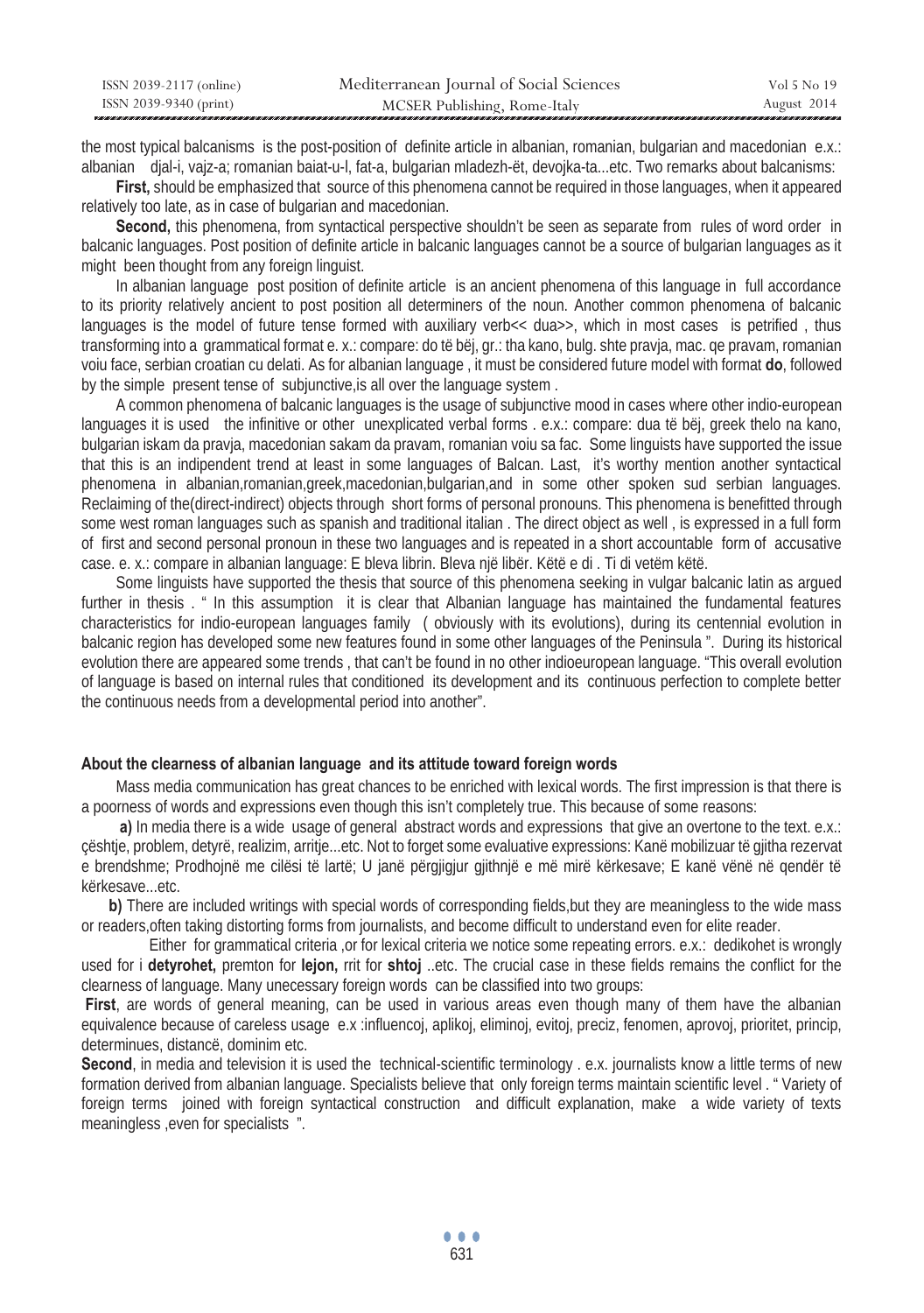| ISSN 2039-2117 (online) | Mediterranean Journal of Social Sciences | Vol 5 No 19 |
|-------------------------|------------------------------------------|-------------|
| ISSN 2039-9340 (print)  | MCSER Publishing, Rome-Italy             | August 2014 |

## **Synonymy as a richness of albanian language**

Synonymy as a linguistic phenomena is related to semantics as a cause of human activity in the process of making sense of the world. Synonyms designate nuances and semantical peculiarities and coexist with other main words that define the same or similar object or phenomena. The reason for appearing synonyms in language , as well as other linguistic phenomenon, is a continuous development and difference of language. This difference stimulates new meanings and new overtones. Synonymic words in unconscious way try to be distinguished in a determined meaning. Definition of synonyms is determined in various ways from many linguists : " synonyms are words with lexical meaning, and change only through modifications of meaning, through expressive colour for the fact that belong to this or that stylistic level of language". A definition that we often see in linguistic literature is this: different words from sound composition in similar or same meaning. There are no absolute synonyms in language. Such considered are double lexical created from lexical units of various linguistic levels: e.x.: vajzë- gocë, çupë, çikë, vashë; treg-pazar ; fshat –katund; oratori-gojëtari; inspirimfrymëzim etc.

Distinctive scale of full synonyms depends on their usage related to the style and discoursive situation . The range of created synonyms in these linguistic conditions raises a great interest for the study of word semantics . e.x:. liken (mjek.) – urdhje, abort, (mjek.) – dështim etc. Synonyms with the same meaning we mostly face in field of terminology.The number of synonymic units of this kind is great in Albanian language . The genuine synonymy is seen in categorical grammatical nouns as designative units. There is a wide range of synonyms: bregc – balil- brojcë- zog, bletë- gargull- treckë- trishtiltrinckë-tringecë etc. Partial synonyms represent a great linguistic richness . Their meaning constitute distinctive meaningful emotional nuances, whereas genuine synonyms are a source of linguistic phenomena called diglossia (diglosi). Usage of synonyms constitute the richest and the most diversity of language :the more synonyms in language, the more richful it becomes. Synonyms have a great usage in all discourse fields. This usage is associated with fundamental functions: **1.**Function of exchange, when it isn't needed replacement of the same lexical unit, **2.** Function of the appropriate determination of thought, notion**. 3.** Expressive-stylistical function. These functions determine the character of synonyms and their wide usage in language. Meaningful relations of equivalence and similarity are better represented in synonyms. Synonyms in literary context of this verse i: kaloj, kaptoj, kapërcej, hedh,ose hidhërm, zemërim, pikëllim, trishtim. Example: "**Kaluam** male, **hodhëm** përrenj, **kaptuam** gryka, po urinë se **kapërcyem** dot as lodhjen". Synonymy as a rich source of language and synonymy as a richness of expressions in language is considered very important aspect of linguistics in general,as well as an important aspect of aesthetical discourse in general .

### **Antonyms in school**

**Antonymy** is a general linguistic phenomena that expresses semantic relations through words in opposite sense. Antonym words , that designate objects or phenomena, are very closely connected to the semantical aspect, e. x.: in pupil's mind is bad someone that is not good, meanwhile is bitter something that is not sweet. Denial of the same part of antonymous couple reminds us its opposite. Main classes and groups of antonyms in albanian language, their great richness and diversity, come up in word pairs in opposite roots and themes (such as: good-bad i mirë-i keq,give-receive jap- marr), with suffixes ( i pastër-i i papastër,clean-unclean, kamje- skamje,wealthy-poverty), in paired compound and complex words (gjakftohtë- gjaknxehtë, paradite- pasdite). The scale of contraposition can change inside the same structural feature of antonyms: e.x.: in pair hot-cold i ftohtë- i ngrohtë, because adjective i nxehtë-hot(= shumë i ngrohtë) scores a high rating scale of temperature than the adjective warm- i ngrohtë. "Forms of exercises about antonyms in school are better, but they must be complemented with other new forms to get deeper in semantics of words and multiple relations of meaning amongst them,because antonyms constitute a specific micro-system of lexicon ".

There are three main categories of antonyms: a)antonyms of words that contrast all their senses such as : mirë- keq, b) antonyms of words such in some of their senses, e.x.: too cold ,full of frost. c) antonyms of words such in specific contexts , e.x. he was full of joy, he was full of anger.

### **Comparings and contrasts of albanian language with other indioeuropean languages**

Dividing the richness of words in albanian language from borrowings , after a contrasting analysis of phonological system of some lexical elements , this scholar puts the albanian language in a special place, worthy in subsequent lines . Albanian is a northern-eastern indioeuropean language . According to Çabejt: " Indioeuropean languages are distinguished as western( language kentum)and eastern ( language satem), according to the criteria of training gutuals k', g'".In northern indioeuropean languages short letter o- is opened into an a. Another ranging criteria creates circumstances that albanian letter f- of latin ph- of greek correspond in words of the same source with one b. Noticing that albanian language belongs to eastern indioeuropean languages , and northern indioeuropean languages and on the other side its b- with most of